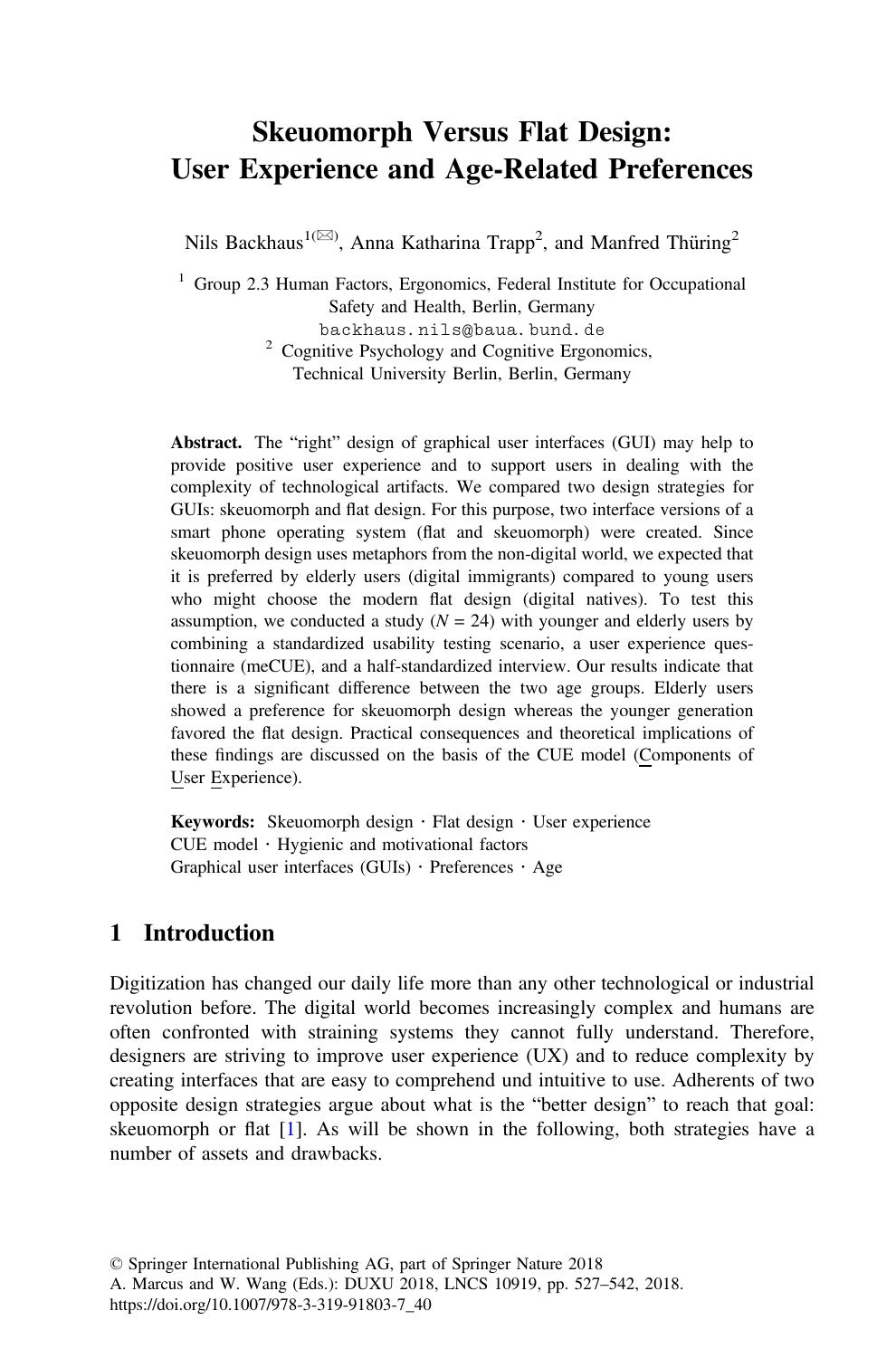#### 1.1 Skeuomorph Versus Flat Design

The term skeuomorph is derived from the Greek words skeuo (container or tool) and morph (shape or gestalt) and originated from the arts and crafts [\[2](#page-13-0), [3](#page-13-0)]. Skeuomorph design can be characterized as adding features and properties to digital products or artifacts that are not necessary for their functionality [[4\]](#page-13-0), e.g. faux-wooden bookshelves in iBooks (iOS 6). Skeuomorph design transfers characteristics of objects from the physical world into the digital GUI [[5\]](#page-13-0) to generate a feeling of familiarity and to increase the perceived value of products [\[6](#page-13-0)]. If one knows an item from the real world, one might interact faster and more intuitively with its counterpart in the digital world. Skeuomorphism goes in hand with a more realistic design and uses metaphors and affordances. Therefore, it is often considered as self-explanatory and easy to use [[7\]](#page-13-0), and it has been shown to improve the hedonic quality of products [[4\]](#page-13-0). Adding unnecessary aspects, however, may lead to cluttering and thus increase users' cognitive and visual load as well as the loading time of the device – both reducing its usability. Furthermore, some researchers argue that the advantage of the real-world metaphor may not work for younger generations of 'digital natives' as they are not familiar with the real-world archetypes [[8\]](#page-13-0), such as the floppy disk serving as a symbol for saving files.

Flat design can be seen as the counterpart of skeuomorphism. Flattening GUIs means to refrain from real world elements [[5,](#page-13-0) [9\]](#page-13-0). The success of flat design started with the revolutionary redesign of operating systems (OS), e.g. Microsoft 8 and Apple iOS 7 [[10](#page-13-0)–[12\]](#page-13-0), where the interface was reduced to the essential. 3D effects, shadows, lights, texture, and many other non-functional features were removed. Flat design "emphasizes a minimalist design language of flat colors and an overall digital-native mentality" [[10,](#page-13-0) p. 4]. This minimalistic approach has a lot of advantages with respect to loading times [\[13](#page-13-0)]. Furthermore, it is mostly regarded as clean and pure [[11\]](#page-13-0) following the less-is-more zeitgeist and, doing so, fostering consistency in visual design [[13\]](#page-13-0). Anyhow, users from an older generation are not that familiar with flat designs and may miss the metaphors and affordances they got accustomed to.

As these arguments show, the pros and cons for each design strategy might be related to the user's age. Therefore, elderly users may have other design preferences than younger users and may experience both design strategies differently.

#### 1.2 Design and User Experience

UX is closely linked to design aspects because it involves "a person's perceptions and responses that result from the use or anticipated use of a product, system or service" [[14\]](#page-13-0). Hence, UX comprises two important factors, the perception of non-instrumental qualities, (such as visual aesthetics, haptic quality, identification, or stimulation), and the perception of instrumental qualities (like usability, functionality or usefulness) [[15](#page-13-0)– [17\]](#page-13-0). The interaction of these different aspects is illustrated by a number of models in UX research, such as the Components of User Experience model (CUE model, see Fig. [1;](#page-2-0) [\[15](#page-13-0), [18,](#page-14-0) [19\]](#page-14-0)). The CUE model describes UX as the result of interaction characteristics that are impacted by system properties, user characteristics, tasks, and the context of use. With respect to the present study, it must be noted that the model does not regard the user's age as a factor of influence per se. Instead, individual features,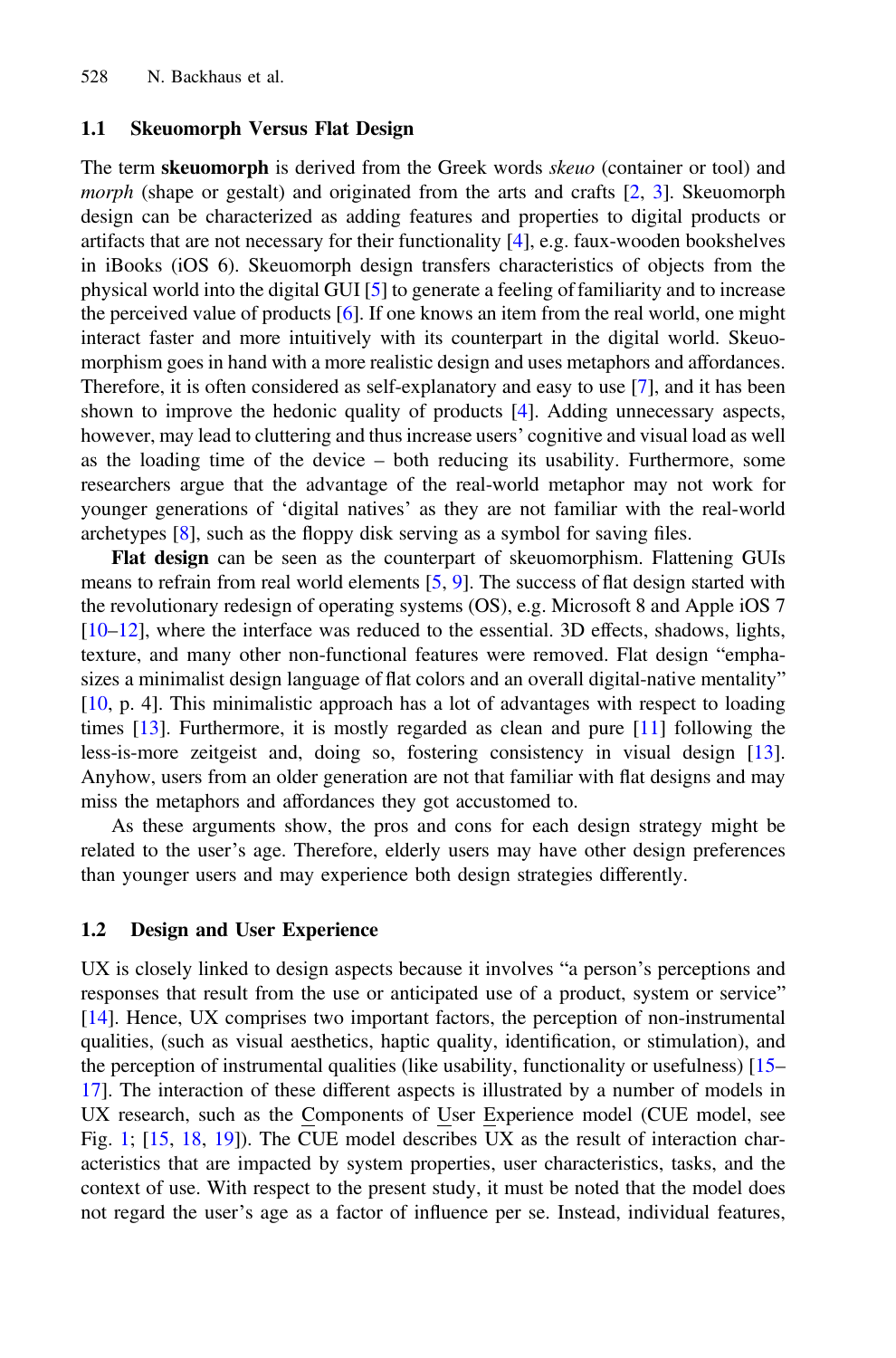<span id="page-2-0"></span>such as knowledge, attitudes and habits that are typical for users of a particular age or generation are considered to impact the usage of a system. The resulting interaction characteristics frame the user's perception of non-instrumental (hedonic) qualities and instrumental (pragmatic) qualities. Both perceptions are closely linked to emotional reactions during the interaction with the artifact, and together these three components impact the overall judgment of the system and its future usage (or non-usage).



Fig. 1. CUE model (based on [[15,](#page-13-0) [18,](#page-14-0) [19](#page-14-0)]).

All three UX components can be linked to the two design strategies. The perception of visual aesthetics, for instance, is an important aspect for both, flat and skeuomorph design. Do users prefer a minimalistic style ('less is beautiful') or do they appreciate ornaments and décor? Depending on their liking and prior experience, users' aesthetic impressions may be different for the two designs. As to pragmatic qualities, users might perceive a skeuomorph interface as cluttered since the data-ink ratio is much smaller compared to a flat one [[20\]](#page-14-0). Consequently, the minimalistic approach might have advantages for usability and efficiency [[21\]](#page-14-0). Flat design, however, may lead to a loss of information that users value and regard as helpful [\[13](#page-13-0)]. Moreover, it refrains from 3D shapes and is therefore less affordant [[1\]](#page-13-0). Since affordances make controls more self-explaining and support their intuitive usage, they can improve users' interaction with a system [[22](#page-14-0)–[24\]](#page-14-0). Emotional reactions might also differ for the two design styles: Familiar items from the real world might be linked to memories and therefore elicit emotions during the interaction [\[20](#page-14-0), [25\]](#page-14-0). Furthermore, a physical look-and feel can be stimulating and therefore may be considered as aesthetically pleasing [[26\]](#page-14-0). Again, there are pros and cons for both design strategies and each may have advantages as well as disadvantages for the generation of positive UX.

### 2 Related Work

In response to the shift from skeuomorph to flat design, the implications of both design strategies for UX and HCI have been studied in different contexts, e.g. for the design of operating systems and websites, with respect to automotive assistance systems, as well as for symbols and icons in general.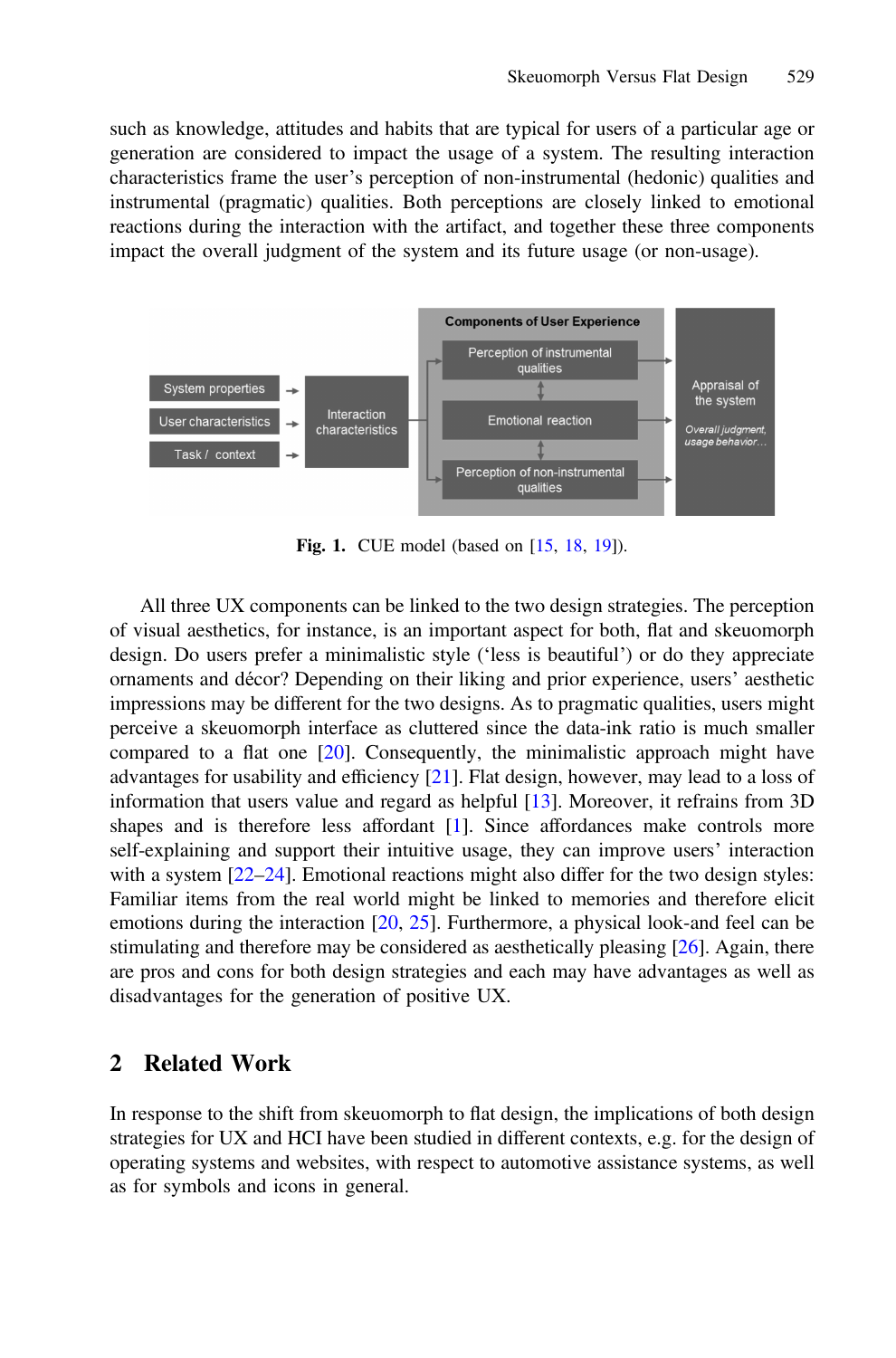#### 2.1 Empirical Comparison of Skeuomorph and Flat Design in UX

Several researchers tested the effect of skeuomorph and flat design in the context of mobile operating systems. Oswald and Kolb [[7\]](#page-13-0) conducted a survey immediately after the preview of Apples release of iOS7 in June 2013 in order to capture the initial responses to the paradigmatic shift from skeuomorph to flat design. A relatively young sample ( $M = 27$  years) of smart phone users (91%) had to compare iOS6 (skeuomorph) and iOS7 (flat). The flat design was rated as more fun and childlike whereas the skeuomorph design was rated as more serious and grown-up. In a follow-up study eight months after the first sample, the authors observed a change of judgment. The "new", flat design was now rated similar to the "old", skeuomorph design. The initial difference was interpreted as a "novelty effect", which resulted from comparing a radical new design to an established design that had been around for a long time. This effect, however, vanished after the participants got used to the change. Schneidermeier and colleagues [\[11](#page-13-0)] conducted a study to compare Windows 7 (skeuomorph) and 8 (flat, metro design) with respect to usability (i.e., effectiveness, efficiency and user satisfaction). Windows 7 performed better in terms of effectiveness (task success score), efficiency (number of clicks and completion time), and overall satisfaction. However, the authors conclude that this effect might vanish with growing experience and exposure to the flat interaction style, which is in line with the results of the study by Oswald and Kolb [\[7](#page-13-0)].

In summary, both studies show how former experience with design features and systems can influence the experience and subjective usability of common users. But how do experts, especially designers, value the skeuomorph and flat strategy? Page [[27\]](#page-14-0) surveyed 274 design students about their preferences for using them in practice and found that the majority favored the minimalistic approach. However, they also saw a benefit in combining both. This combination is named "skeuominimalism" and "provides a methodology for the development of learning objects in mobile design education" [\[27](#page-14-0), p. 131].

Such a combination was applied by Wu and colleagues [[5\]](#page-13-0). They designed three versions of an interface for a navigation system: one strictly skeuomorph, another strictly flat, and a third one "skeuominimalistic" as a combination of both. Forty-five students interacted with all versions of the interface in the laboratory. Emotions, UX and the perceived artificiality of the design were assessed with respective questionnaires. While the skeuomorph version received the lowest UX ratings and artificiality judgments, the moderate version was rated highest and the flat version ranked second. Moreover, the two rating scales correlated strongly with each other  $(r = .8)$ . According to the authors, artificiality had a large significant positive effect on judging UX. The flat design which was considered as more artificial led to a higher UX rating in contrast to the skeuomorph design. However, the study used a rather young sample ( $M = 23.67$ , range 20–27 years) what might have influenced the strong preference for the moderate respectively flat design version of the interface.

Differences between skeuomorph and flat design have also been shown for visual search. In an eye-tracking study [[28\]](#page-14-0), several icon types were compared (line-drawing, metro, flat, and skeuomorph design). Skeuomorph design showed the longest average total task time and the longest time to first fixation as well as the longest average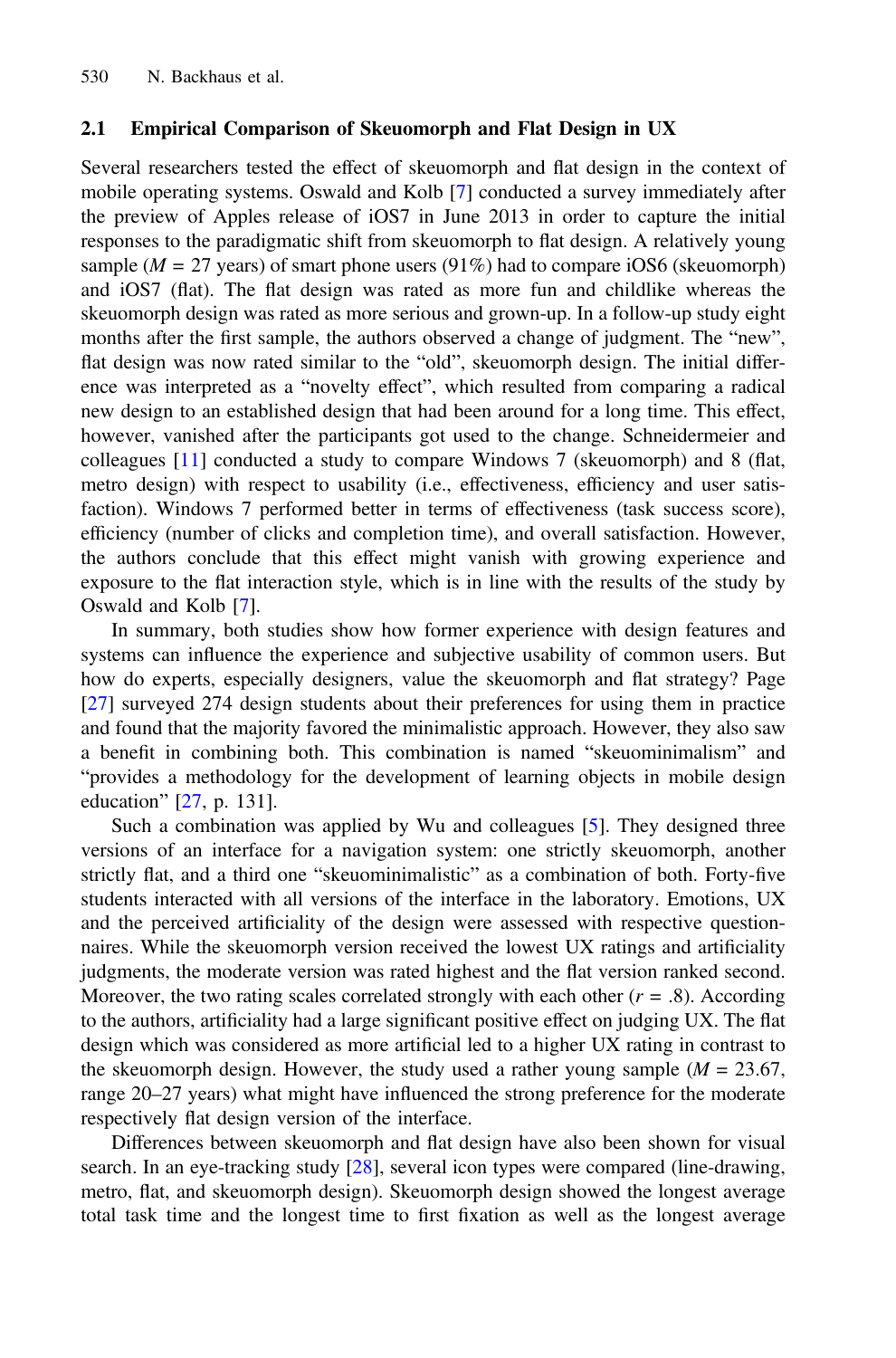<span id="page-4-0"></span>fixation duration and the highest average visit frequency. The authors conclude that there is a relationship between visual complexity and search efficiency. The more complex the icon design, the longer it took the participants to find the correct item. Skeuomorph design was by far the least efficient design strategy in this study.

Pelet and Taieb [[21\]](#page-14-0) evaluated the layout of a mobile ecommerce website. Results showed that the flat layout led to higher ease-of-use and intention-to-use ratings. In addition, users of the flat interface were more willing to order something as well as to revisit and recommend the site. However, the authors conceded that more research has to be conducted regarding preferences of the ageing population in order to make internet applications universally acceptable.

Li, Shi, Huang, and Chen [[25\]](#page-14-0) analyzed the difference between the two design strategies by comparing flat and skeuomorph symbols for graphical user interfaces. The authors discuss advantages and disadvantages for both, skeuomorphism and flat design. On the one hand, skeuomorph symbols are more familiar to users and thus enable them to infer the represented functions faster and more easily. On the other hand, they are shaped by the culture they come from, making it hard for users with a different cultural background to understand their meaning. Moreover, skeuomorph symbols tend to be rather complex which may lead to overloaded and unclear interfaces. However, the authors also argue that flatly designed symbols can "escape their function" if they are too planar. They conclude that skeuomorphism has social significance and is related to personality and emotions. It enables unique experiences, but is also complex and culturally biased.

#### 2.2 Design Preferences and Age

An important factor for the UX of different GUIs seems to be the user's age. The term Digital Natives was coined by Prensky [[29\]](#page-14-0) in 2001. He described a new generation that grew up in the digital world of modern information and communication technologies, like smart phones and computer games. On the opposite, previous age groups were described as *Digital Immigrants*. Their analogue selves had to adapt to the digital world due to social pressure or changes in their working environment (e.g., with the advent of personal computers) [\[7](#page-13-0)]. However, Digital Immigrants grew up with analogue technologies, like telephones with keypads or even rotary dials. They remember how it felt to lift the receiver to answer a phone call, and they used floppy disks to save and exchange digital data files [[30\]](#page-14-0). As metaphors referring to the analogue era, the appearance of such devices is transferred into the digital age by the symbolic language of skeuomorph interface design.

Cho and colleagues [\[31](#page-14-0)] analyzed the impact of skeuomorph app icons on elderly users. A conjoint analysis showed that a higher degree of realism increased the aesthetic satisfaction and improved the understanding of the icons in this age group. The advantage was even bigger for novice users among the elderly. The results indicate that the experience with analogue counterparts of digital app icons augments the acceptance of the technology and the comprehension of the underlying functions. These findings are in line with the results of an investigation by Blaynee and colleagues [[32\]](#page-14-0). The authors conducted a UX diary study with 25 elderly participants (age  $\geq$  65 years) and concluded that skeuomorphism was a way to enable older persons to relate to the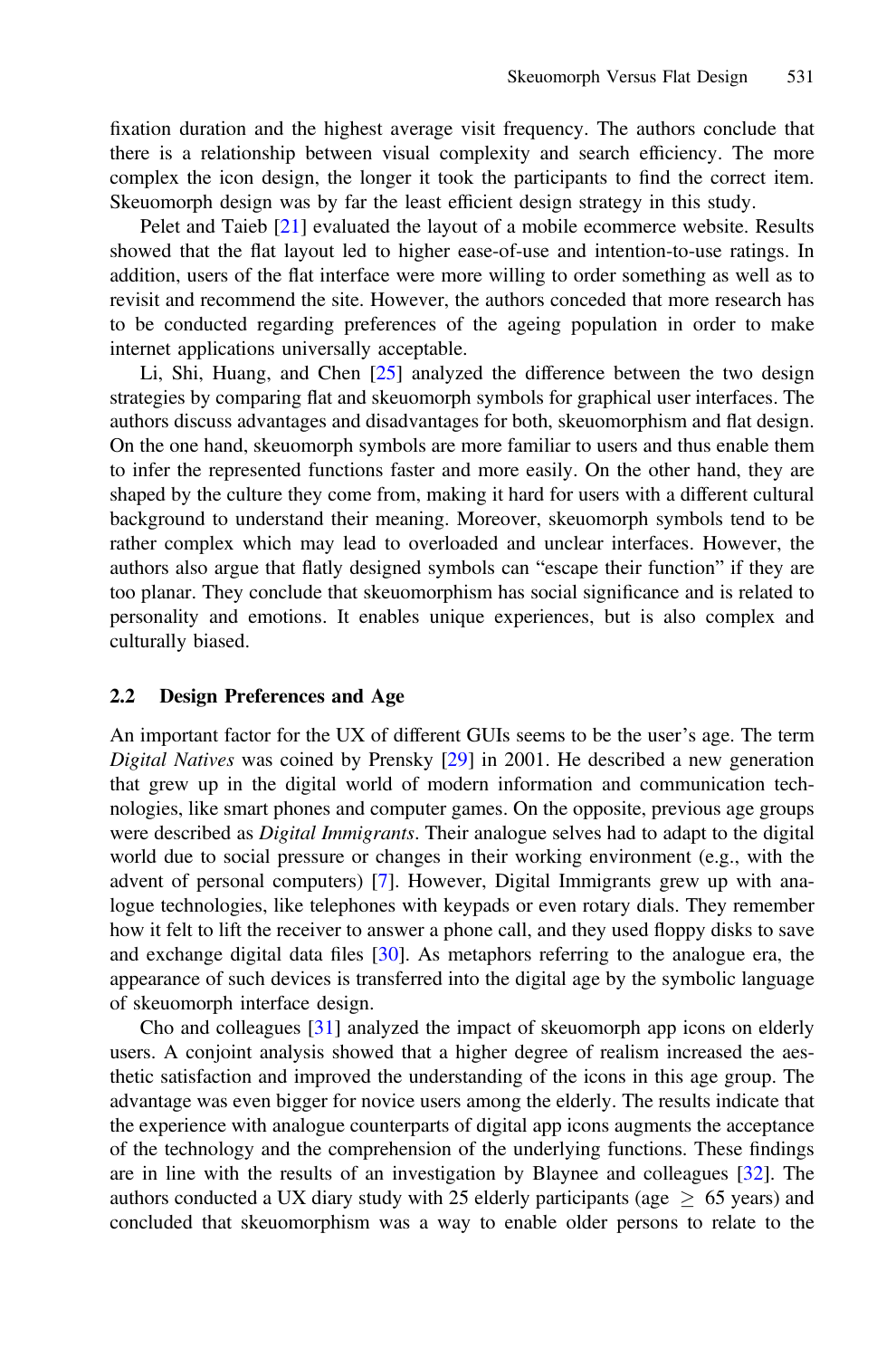design. They argued that the shift to flat design makes it harder for the elderly to access digital technologies since affordances are removed and the familiarity with analogue technology is impaired.

The effect of flat icons on elderly users was also tested by Sha et al. [[33\]](#page-14-0). In an experimental study, 24 participants (age  $> 60$  years) had to recognize icons in a visual search task and were asked to report their satisfaction with them. The icons were all flat but differed in color. They were either multi-colored or monochromatic. The task consisted of the presentation of a target icon and its recognition after a short interval. The two color conditions significantly influenced the required time for recognition: the monochromatic items were identified more quickly. The subjective data revealed that monochromatic items were rated as more concise, easier to remember, but less beautiful. Even though the study used flat icons only, it emphasizes the importance of UX in this context. It shows that perceptions of instrumental and non-instrumental qualities are neither always in line with each other, nor are they necessarily affected in the same manner. Taken together, the studies by Cho et al. [\[31](#page-14-0)] and Blaynee et al. [[32\]](#page-14-0) show that elderly users tend to prefer the skeuomorph design, as it increases satisfaction and improves the perceived non-instrumental qualities. However, Sha et al.'s [\[33](#page-14-0)] results indicate, that superfluous information (e.g. multi-coloring of icons) can impair the instrumental qualities of a device.

Although the three studies provide a valuable gain of knowledge, they have a shortcoming. They are restricted to elderly persons and lack the comparison with other age groups (younger users, respectively Digital Natives). Such a comparison was made by Robbins [\[34](#page-14-0)], who studied the preferences for flat and skeuomorph design in three age groups (younger: 13–26, middle: 27–45, old: 46 and older). While he found a preference shift for the middle agers towards flat design, both the younger and older groups were almost evenly distributed on the two design strategies. However, the results were only reported descriptively without testing for significant differences. Furthermore, the study did not look at the underlying mechanisms that might have led to the preferences of the age groups. Zhang and colleagues [\[26](#page-14-0)] also used an experimental approach to compare skeuomorph and flat designed icons. Over all participants, there was a slight preference for skeuomorphism. Again, an age effect could be obtained. Adults (age  $> 30$  years) and children (age  $< 15$  years) showed a tendency towards skeuomorphism, whereas participants in the medium age category (15  $\geq$ age  $\geq$  30 years) showed a preference for flat design. However, the differentiation between the age groups appears as questionable in both studies since they only investigated rather young samples.

Summing up, it seems that the preference for a GUI is influenced by age-related user characteristics and the design strategy. Elderly users are often less familiar with modern technologies and more accustomed to the original archetypes that are metaphorically used in skeuomorph design. The younger generation, in contrast, might not be that familiar with skeuomorph design elements [\[8](#page-13-0)] and seems to appreciate minimalistic GUIs in a flat style. According to the CUE model, differences in preferring one design type over the other should be rooted in differences of the UX between the two age groups. Hence, an interaction effect of age (young vs. old) and design (skeuomorph vs. flat) should occur in an experiment which investigates preferences as well as components of UX.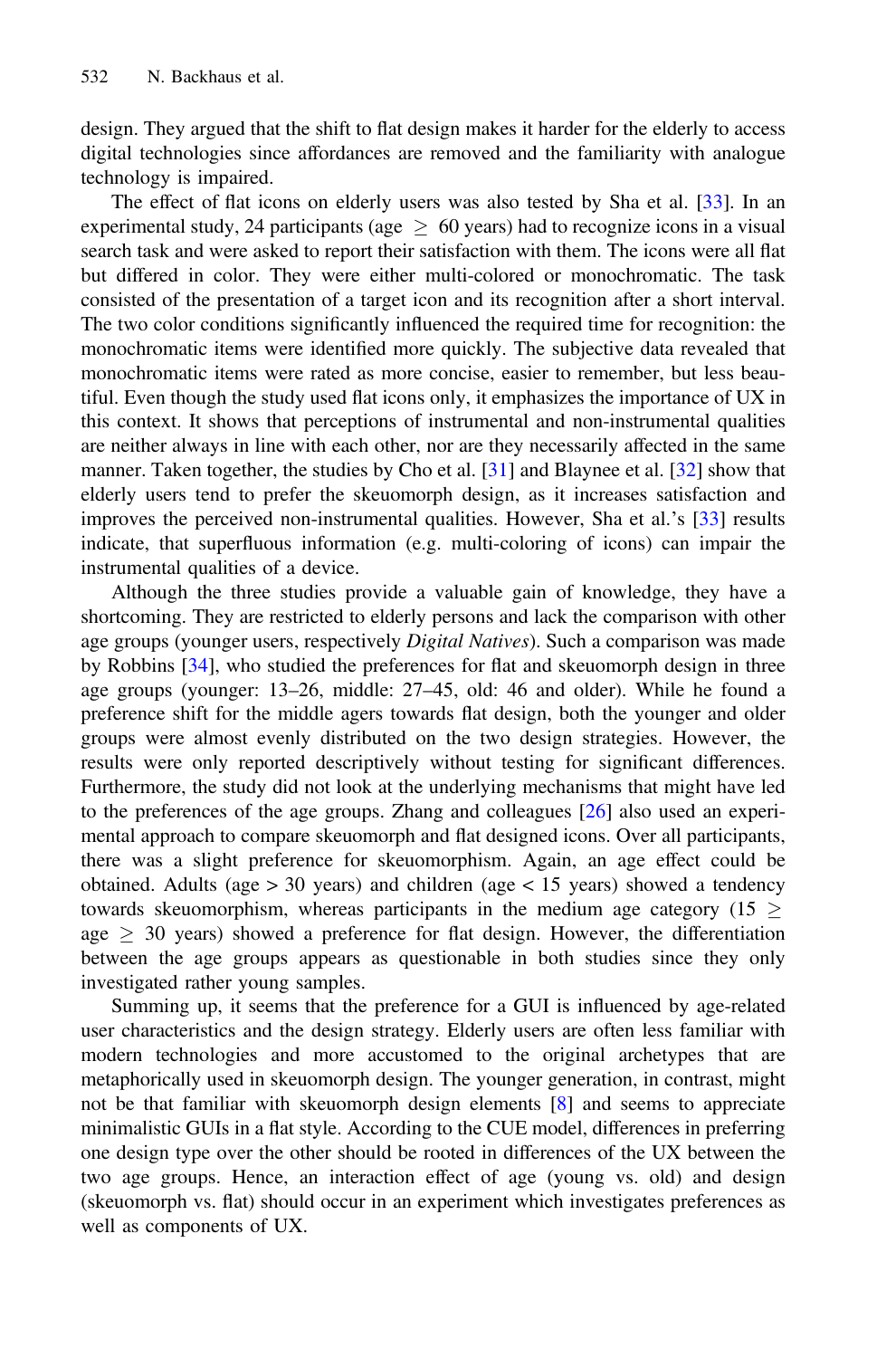## 3 Empirical Study

To test the interaction hypothesis, an experiment with a mixed-methods approach was conducted in which both age groups (young vs. old) and two design strategies (flat vs. skeuomorph) served as independent variables. In case of an interaction effect, the younger group should prefer the flat design while the older group should favor the skeuomorph design. Moreover, differences for perceived instrumental qualities (usability, usefulness), non-instrumental qualities (aesthetics, status) as well as emotions (positive, negative) should occur that are in line with the respective preferences.

## 3.1 Participants

 $N = 24$  persons participated in the study<sup>1</sup>. All of them were assigned to one of two groups according to their age. All members of the "young" group had used a personal computer regularly before the age of eighteen ("digital natives" [\[29](#page-14-0)]). Each group consisted of twelve participants. The demographic structure is presented in Table 1. Participants received no gratification for taking part in the experiment.

|                |    | Group   Sample N   Gender $N_{Male}/N_{Female}$   Age M (SD) |                                |
|----------------|----|--------------------------------------------------------------|--------------------------------|
| Young $ 12$    |    | 6/6                                                          | 24(3.30)                       |
| Elderly   $12$ |    | 6/6                                                          | $\vert 50 \vert (10.78) \vert$ |
| Total          | 24 | 12/12                                                        | 37(15.23)                      |

**Table 1.** Demographic structure of the sample  $(M - Mean, SD - Standard Deviation)$ 

## 3.2 Material

Versions. Two high-fidelity versions of a smart phone OS were especially designed for the study using Axure RP Pro. They were presented on a Samsung Galaxy S4 smart phone. Each version showed eighteen typical apps on its home screen; six of them were functional for user testing (weather forecast, notes, contacts, documents, alarm clock and settings). The versions were equipped with the same functionality, but differed in design (skeuomorph vs. flat, see Fig. [2\)](#page-7-0).

UX Questionnaire. To assess the UX variables, six scales of the German version of the meCUE questionnaire ([[36\]](#page-14-0), see also [http://www.mecue.de\)](http://www.mecue.de) were used: usability, usefulness, aesthetics, status, positive emotions, negative emotions. Each scale consists of three items (except for positive and negative emotions with six items). All items employ a bipolar seven-point-Likert scale ranging from "strongly disagree" (1) to "strongly agree" (7). The scales are theoretically based on the CUE-model (see Fig. [1](#page-2-0))

According to [\[35\]](#page-14-0) with a sample size of  $N > 23$  participants large effects ( $\eta_p^2 \geq .14$ ) can be found with a power of  $1-\beta = 0.9$  (for  $\alpha < .05$ , two-tailed).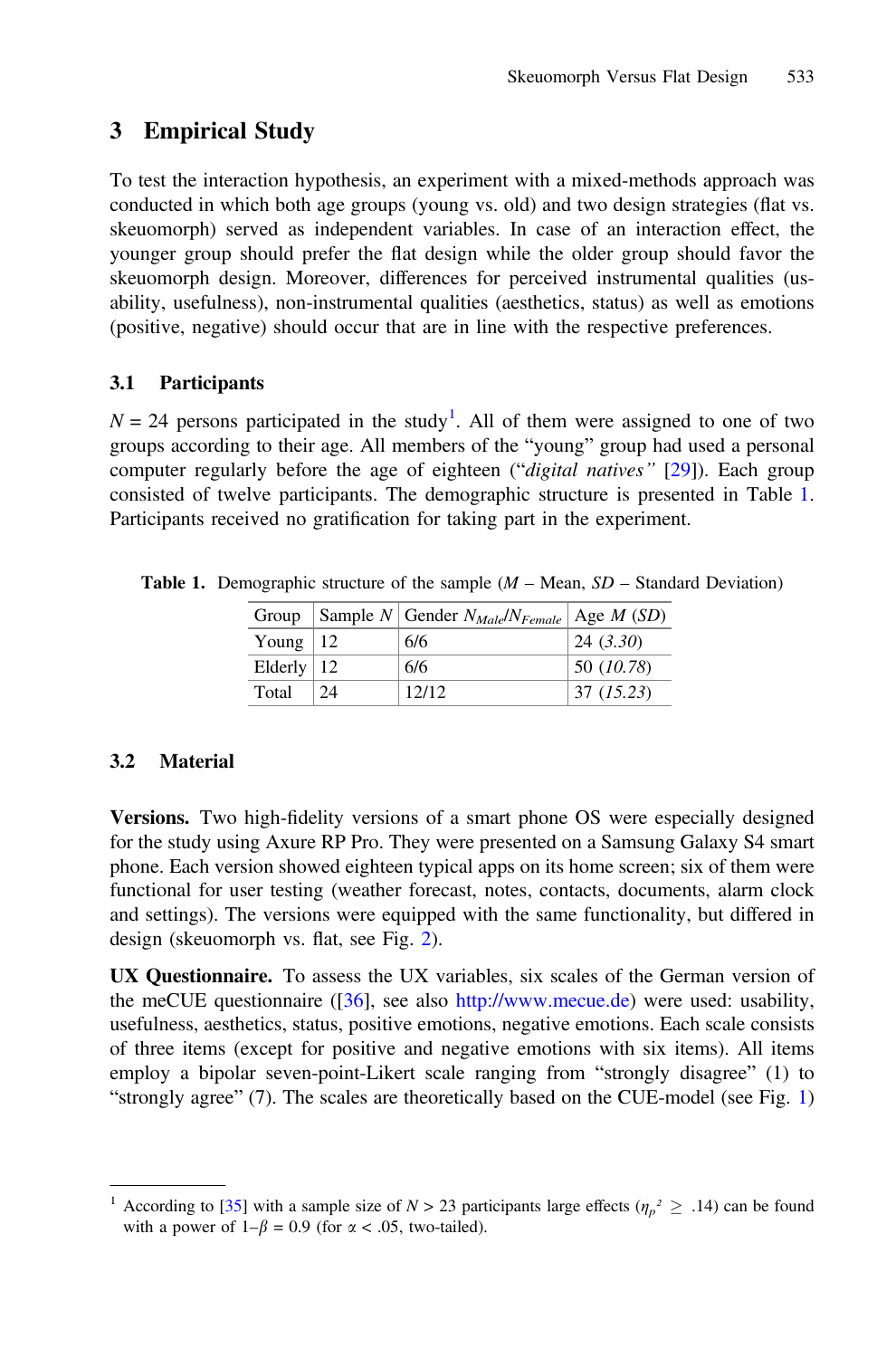<span id="page-7-0"></span>and the items used in this study are listed in the appendix (German and English version, see Table [3](#page-12-0)).



Fig. 2. Exemplary Screenshots of the Smart Phone OS Versions (left side: flat, right side: skeuomorph).

Paper-Based Stimuli. To assess the general preference for flat or skeuomorph design, the following materials were created and printed on cardboard or paper: (a) eleven pairs of icons (taken from the flat and skeuomorph version in Fig. 2), (b) a screenshot of each complete GUI (see also Fig. 2), and (c) 23 positive attributes, such as 'precious', 'stylish', 'professional', 'novel', etc. (adopted from [[16\]](#page-13-0)). The cardboard icons and OS versions served to inspire verbal responses in the qualitative interview at the end of the experiment.

## 3.3 Procedure

After filling in a consent form and questionnaires for assessing demographics, technological experience, and personal innovativeness (as control variables), participants completed a number of tasks embedded in a typical usage scenario (calling a friend, finding and opening a file, making notes, setting the alarm). All tasks were accomplished with both, the flat and the skeuomorph OS version on the smart phone. The order of tasks was counterbalanced over all participants and blocked for each version. During the interaction, the screen was recorded and participants' verbal comments were taped. After the tasks, everyone filled in the meCUE questionnaire for each version. Then the screenshots on cardboard were presented and the participants were asked which one they would like to use more often (design preference). Subsequently, the printed app icon pairs were shown and everybody had to select one icon of each pair (flat vs. skeuomorph) to indicate his or her preference. Finally, the verbal attributes had to be assigned to one of the two screenshots. The selected icons and attributes were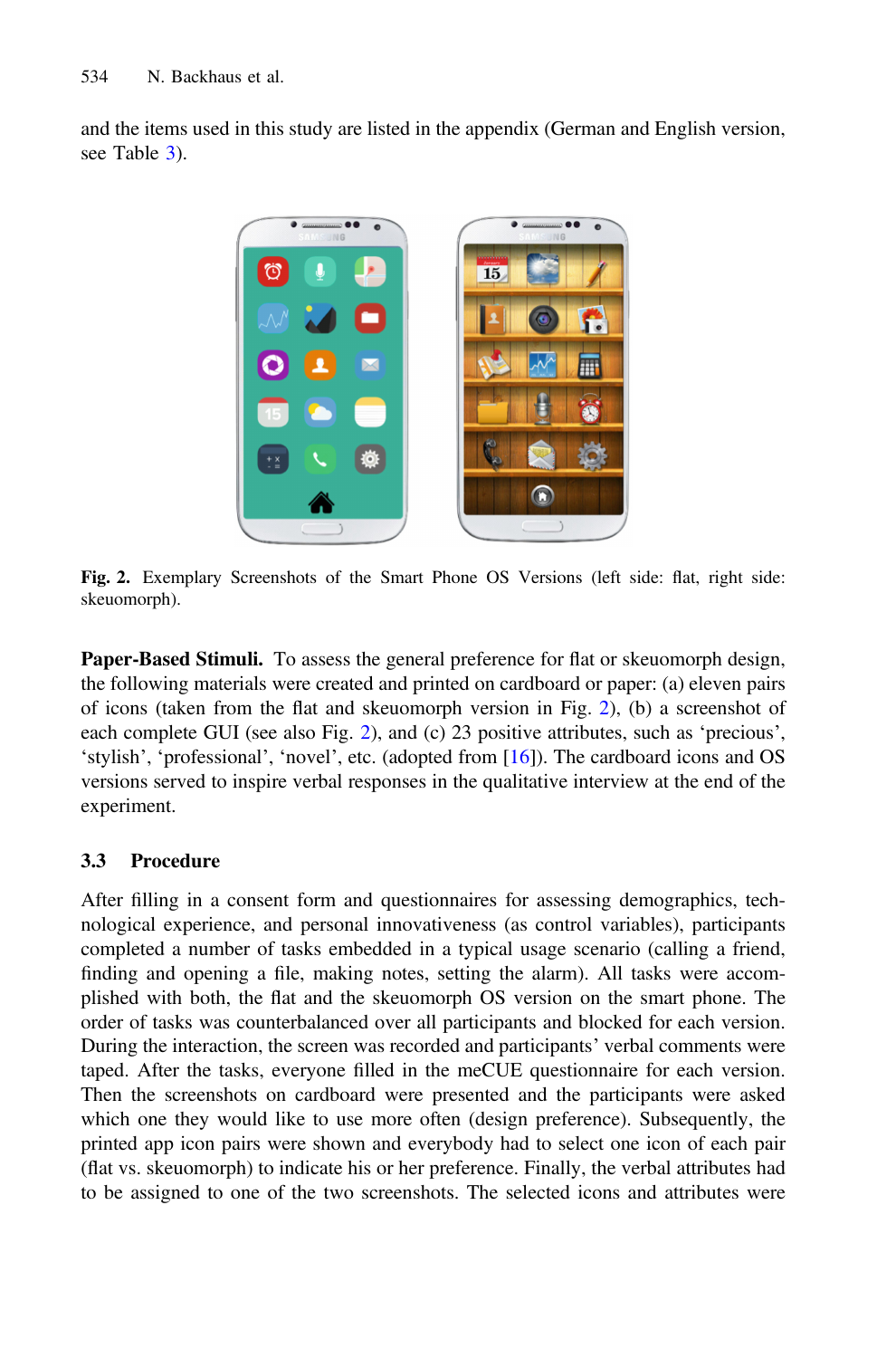discussed with the interviewer in a half-standardized interview to investigate the reasons for the preferences. The whole study lasted approximately one hour.

#### 3.4 Experimental Design and Statistical Analysis

The two independent variables were represented by the factors "design strategy" (flat vs. skeuomorph, within subjects) and "age" (elderly vs. young, between subjects). The combination of both factors resulted in a mixed  $2 \times 2$  experimental design. Since only interaction effects were expected (see Sect. [2.2\)](#page-4-0), we focus on the interaction effect of both factors but also analyze the main effects in a 2  $x$  2 mixed ANOVA for the dependent variables (i.e., the UX scales of the meCUE questionnaire).  $F$ - and  $p$ -Values are reported for significant differences, the effect size is quantified by partial eta squared  $(n_p^2)$ . According to [\[35](#page-14-0)],  $.01 \leq n_p^2 < .06$  corresponds to small,  $.06 \leq n_p^2 < .14$  to medium, and  $\eta_p^2 \geq 14$  to large effects.

The preference for one of the designs was a dichotomous (binary) dependent variable which can be represented in a  $2 \times 2$  contingency table ("age" x "preference"). We analyzed it with Fisher's exact test and report  $p$ -Values and the Odds Ratio (OR) as effect size. According to [[37\]](#page-15-0),  $1.5 \leq OR < 3.5$  corresponds to small,  $3.5 \leq OR < 5.0$ to medium, and  $OR \geq 5.0$  to large effects.

### 4 Results

#### 4.1 Quantitative Results

Interaction effects supporting the hypotheses for UX were found for aesthetics  $(F)$  $(22,1) = 4.836, p = .039, \eta_p^2 = .180),$  status  $(F(22,1) = 4.683, p = .042, \eta_p^2 = .176)$ , and positive emotions  $(F(22,1) = 4.349, p = .049, \eta_p^2 = .165)$ . Neither for usability and usefulness (instrumental qualities), nor for negative emotions significant interactions were detected. Both groups rated usability as well as usefulness very high and negative emotions very low. A main effect for design could be found for usefulness  $(F(22,1) = 4.760, p = .040, \eta_p^2 = .178)$ , where the flat design was rated more useful than the skeuomorph design in both age groups.

The overall preference of the flat vs. skeuomorph OS version was influenced by age. Fisher's exact test revealed significant differences ( $p = .045$ ,  $OR = 6.410$ ) between the two groups as to the favored design. Elderly users chose the skeuomorph version (83.3%) more often compared to the younger group which preferred flat design (58.3%). In order to explain these effects, personal innovativeness was found to be a significant predictor of these preferences  $(F(1,22) = 7.86, p = 0.010, \eta_p^2 = .263)$ . Younger respondents showed a larger amount of personal innovativeness which may reflect a mediation effect. No gender effects were observed ( $Fs < 1, ps > 0.05$ ).

#### 4.2 Qualitative Results

To analyze the qualitative data, the audio recordings were transcribed and sorted into hierarchical categories following the Content Analysis according to Mayring [[38\]](#page-15-0).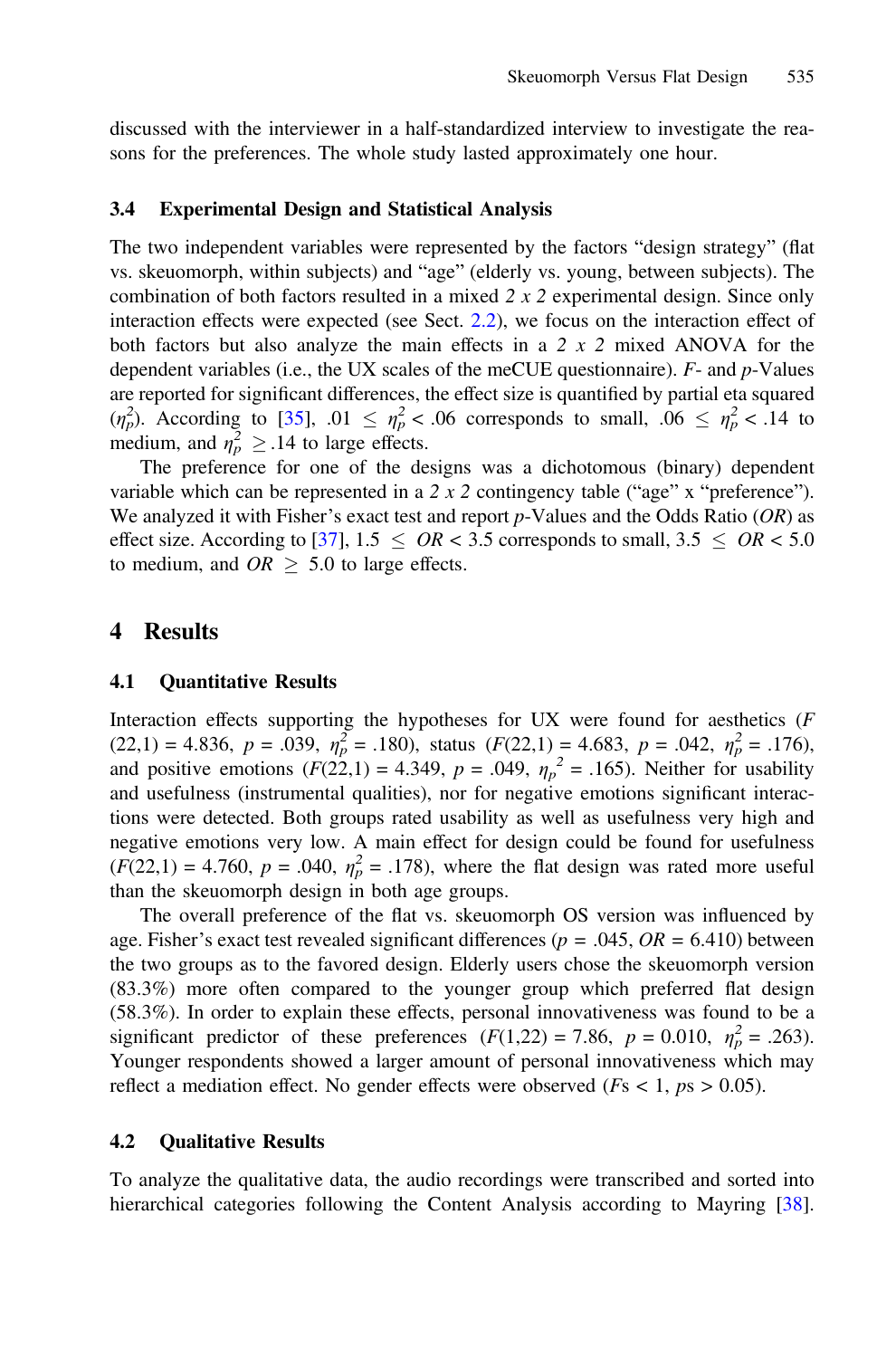The frequencies of comments for the most prominent categories of interest are listed in Table 2.

|  |  |  |  |  |  |  |  |  | Table 2. Frequencies of comments per category by elderly and young participants. |
|--|--|--|--|--|--|--|--|--|----------------------------------------------------------------------------------|
|--|--|--|--|--|--|--|--|--|----------------------------------------------------------------------------------|

| Categories                                                          | Elderly | Young |
|---------------------------------------------------------------------|---------|-------|
| Reduction to the essential (flat design) is good                    |         | 10    |
| Skeuomorph is easy to understand                                    | 6       |       |
| Skeuomorph is more trustworthy because it reminds of the atmosphere | 6       | C     |
| in the living room (wooden shelves)                                 |         |       |
| Flat is more trustworthy because it shows its paces                 |         |       |
| Skeuomorph seems to be more sophisticated and is therefore better   |         |       |
| Preference is a matter of habit                                     |         |       |

For the icons and interface versions, respondents of both groups stated that they regarded the skeuomorph icons and GUI as easy to understand. Many participants regarded the design preference as a matter of habit and experience with different systems. One respondent from the elderly group said "Flat would be OK as well, if I used it more often. Then I would get accustomed to the flat icons".

Users expressed the wish that "personal" apps, which are linked to precious memories (e.g. notes or a photo gallery), should be more realistic and creative. Common apps without personal significance (e.g. a calculator), however, should be designed in a clean and functional fashion.

## 5 Discussion

In this study, we investigated how flat and skeuomorph design strategies affect the UX and preferences of young and elderly persons. The results regarding preferences showed that elderly participants more often favored the skeuomorph version, while younger participants more often favored the flat one. According to the CUE model, preferences should coincide with particular differences in UX. Hence, there should be differences in the perceptions of product qualities and emotions between the two age groups which fit their distinct preferences.

Regarding the perception of non-instrumental qualities (e.g. visual aesthetics, status) and positive emotions, the two design strategies affected the two age groups differently; ratings of visual aesthetics, status and positive emotions were higher for the flat design and lower for the skeuomorph design in the younger group compared to the older group. Interaction effects were neither found for instrumental qualities (usability, usefulness), nor for negative emotions.

The effect pattern of the experiment is also in line with the two factor approach of hygiene and motivating factors [[39\]](#page-15-0). Studies have shown that both may affect UX in a certain manner [\[40](#page-15-0), [41\]](#page-15-0). Usability and usefulness can be characterized as hygiene factors. While their absence leads to dissatisfaction, negative emotions, and withdrawal,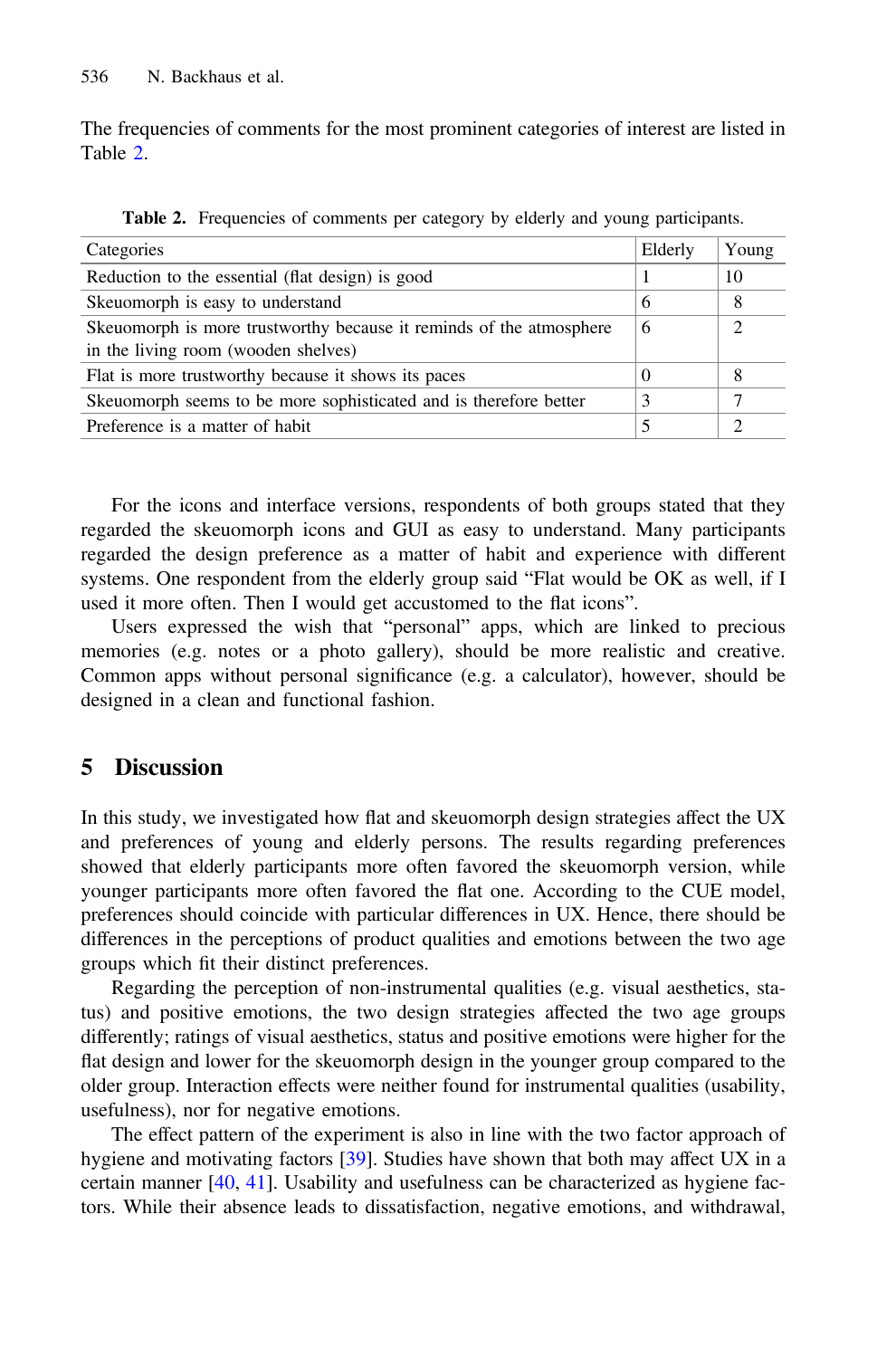their presence is not sufficient to generate satisfaction, positive emotions or acceptance. On the other hand, motivating factors, such as an aesthetical and innovative design, have the potential to create satisfaction, positive emotions, and acceptance, but their lack does not necessarily lead to negative effects.

Referring to our results, both age groups seem to agree about the hygienic aspects, but not about the motivating factors of the two design versions:

- Neither for usability and usefulness, nor for negative emotions a significant interaction occurred. This appears as reasonable if both instrumental product qualities functioned as hygienic factors because they did not interfere with the solution of the tasks. Indeed, both age groups considered the usability and usefulness of the two versions as so high that the according ratings even suggested a ceiling effect. This result goes in line with comments in the interview; both elderly and younger participants stated that "skeuomorph is easy to understand". At least for our study it seems that the skeuomorph elements and metaphors were not outdated enough to be incomprehensible for members of the younger generation.
- For visual aesthetics, status, and positive emotions an interaction effect was found which matched the difference in preferences between the two age groups. Contrary to the younger participants, the elderly ones rated the UX components these components higher for the skeuomorph version. These different appreciations of the non-instrumental qualities might have acted as motivating factors, which influenced both age groups so that their preferences diverged. Results of the interview give a first hint on some of these factors. Trustworthiness as well as aesthetic aspects, such as sophistication and reduction to the essential, seem to matter in that respect, but more research is required to clarify their role.

As stated before, age is probably not an influence factor per se in this study. Instead, it can be regarded as a placeholder for a number of user characteristics, such as knowledge, habits and tastes, which are typical for persons of the same generation. In particular, age may covary with familiarity. While the younger generation is not well accustomed to many of the analogous objects used in skeuomorph metaphors, the older generation grew up with them. Moreover, younger users of technology might be more flexible and open to innovations compared to elderly ones [\[42](#page-15-0)]. This aspect is also reflected by the mediation effect of personal innovativeness in our study. On average, older users take longer to adapt to technological changes [\[43](#page-15-0)] - although this effect may vanish over time [[11\]](#page-13-0).

To summarize, age related user characteristics might have been responsible for the revealed differences in UX and preferences between both groups. This interpretation is also supported by the qualitative findings in our experiment. Especially, familiarity seems to be a key factor for the differences that occurred. Many older respondents stated that the skeuomorph design appeared to them as better and more trustworthy because they were familiar with the physical objects which served as metaphors in the skeuomorph version. Across both age groups, respondents furthermore agreed that design is a matter of habit. Most users appear to be creatures of habit, which may influence their acceptance and preferences with respect to the two design strategies.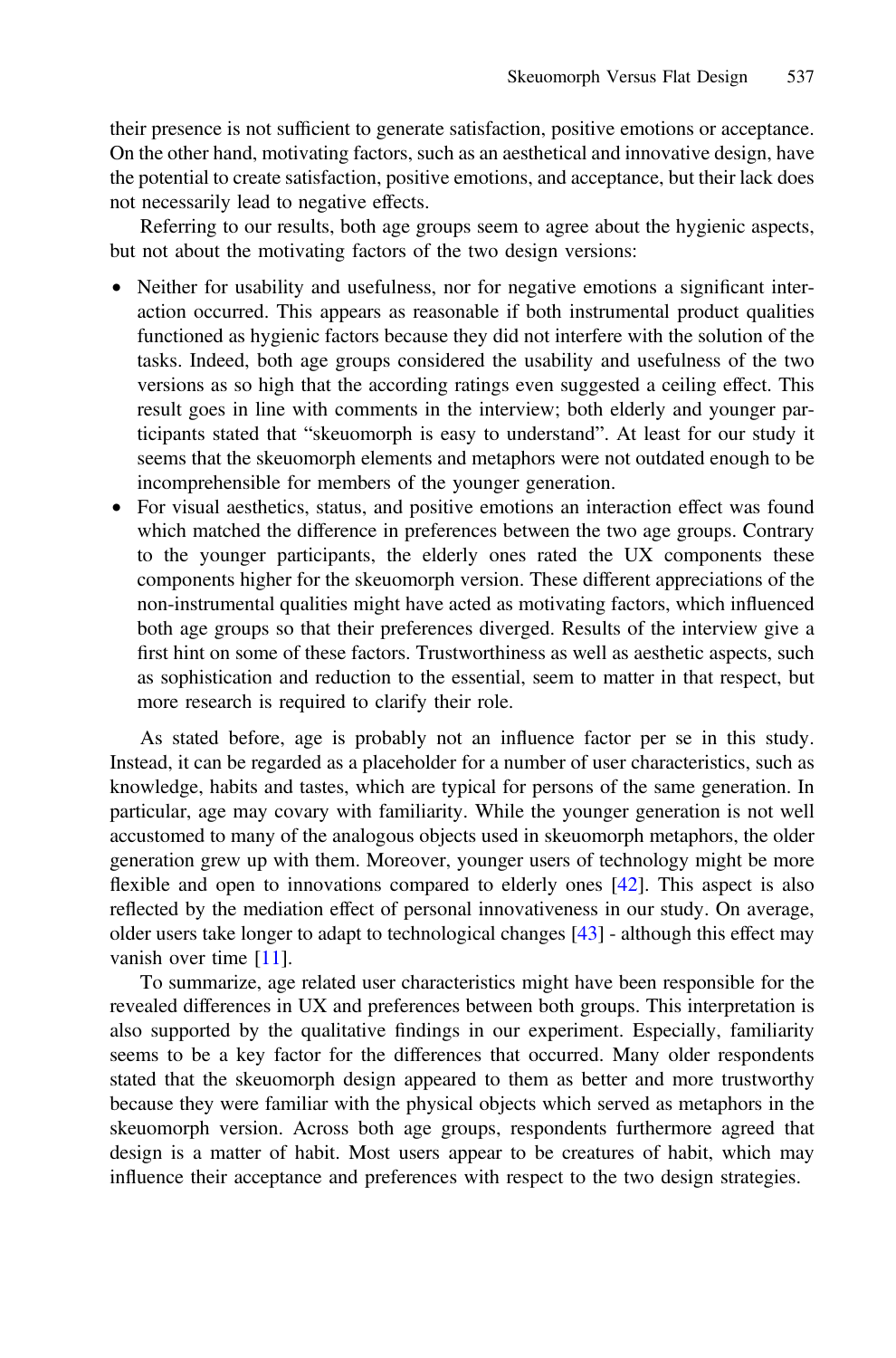Another qualitative finding concerns the connection between the purpose of an application and its design. Skeuomorph design was especially appreciated for personal, individual applications. For example, respondents preferred more embellished design for applications related to memories (like photo galleries) and minimalistic design for functional apps (like calculators). This finding may prove as important in the debate about both design strategies, since it not only supports the attempt to combine both [[27\]](#page-14-0), but also hints at when to employ which of them. When checking specific information (e.g., temperature, time of day), or reading a virtual book, designers should minimize animations, textures, and patterns to a minimum in order to decrease access costs and to improve readability and accuracy [\[1](#page-13-0)]. On the other hand, hedonic or non-instrumental applications may benefit from skeuomorph design elements that are aesthetically pleasing and stimulating [[25\]](#page-14-0). To find the "right design" means to select the appropriate design strategy for a use case and a user group. A composition of different elements from both designs may be a good way to combine the advantages and neutralize the disadvantages of flat and skeuomorph strategies [\[9](#page-13-0)]. After all, minimalistic design always runs the risk of losing information, which might be necessary to interpret the semantics of a GUI: "Simplification is great if you don't lose information and after all, flat doesn't necessarily imply non-skeuomorphic elements" [[13,](#page-13-0) p. 368].

The results of this study have several implications for research and practice. With respect to the CUE model, age-related user characteristics were found to be vital for UX. To account for the consequences of the aging population and the demographic change, designers of GUIs should take the familiarity and habits of elderly generations explicitly into account. Especially when designing personal applications which might be associated with positive emotional memories, this can help to provide positive experiences and to prevent users' reservation and rejection. To accomplish this, designers must reveal users' real-world and digital metaphors and include them in their concepts. More qualitative and quantitative research is therefore required to discover users' mental representations, semantic interpretations, and personal preferences. User-centered strategies, which feedback such empirical insights into the design process, seem especially suited for this purpose.

Additionally, our results strengthen the idea of a two-sided approach of UX dimensions based on hygiene and motivating factors. This approach should be further distinguished and analyzed in different contexts and use cases. It seems that the motivating element is by far more individual than the hygienic component. Since the "right" design heavily depends on the user group, following the GUI principle "know thy user" seems to be extremely important, especially when it comes to age-related knowledge, habits and preferences. Design strategies must be adjusted to these aspects to ensure satisfaction and positive experiences for all age groups.

Acknowledgements. We thank Meike Schröder who contributed significantly to this paper and conducted the data collection during her Master Thesis.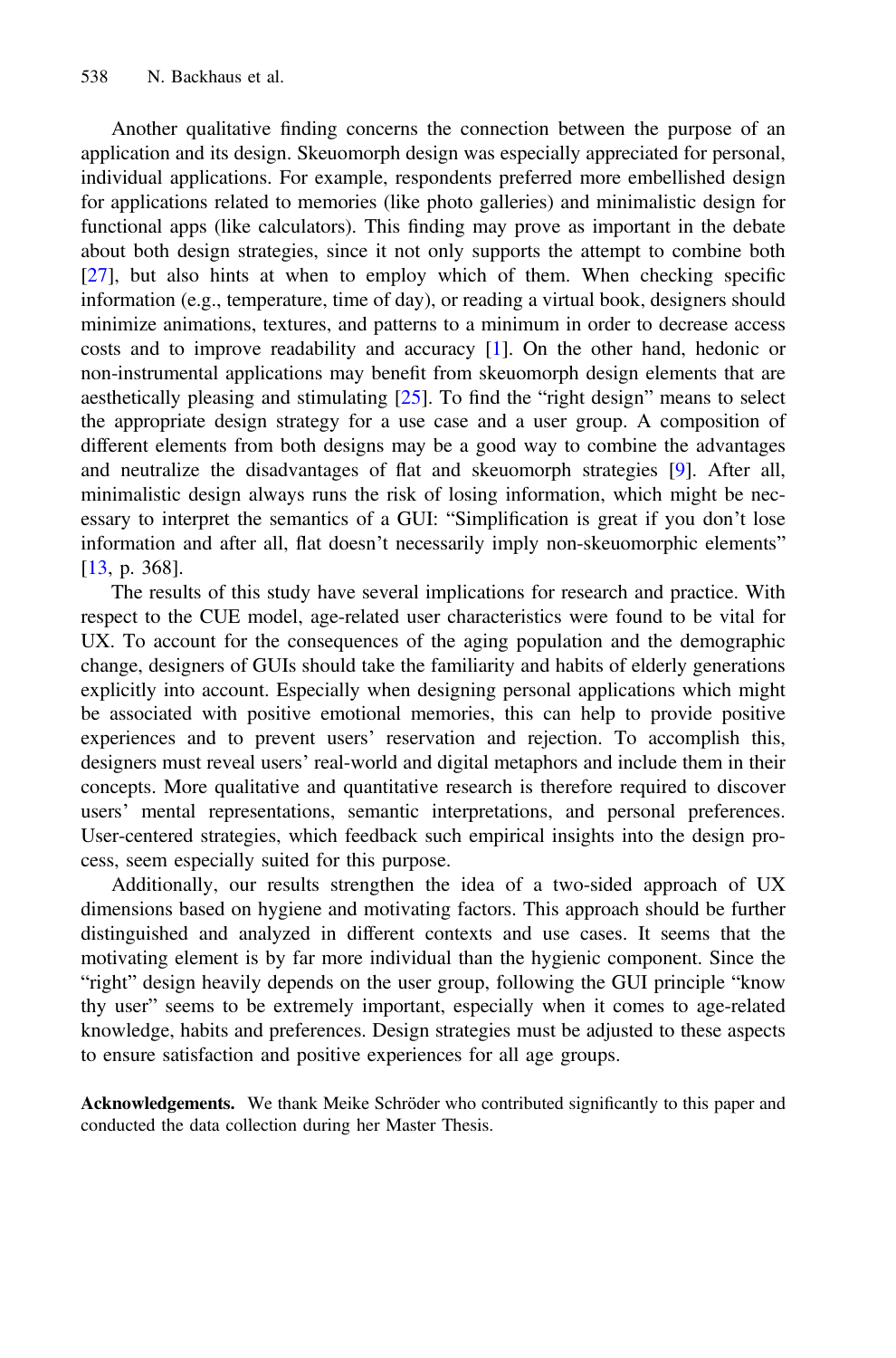## <span id="page-12-0"></span>Appendix

Table 3. meCUE questionnaire items (German and English), see also <http://www.mecue.de>, 7-point-likert scale, German: "lehne völlig ab, lehne ab, lehne eher ab, weder noch, stimme eher zu, stimme zu, stimme völlig zu", English: "strongly disagree, disagree, somewhat disagree, neither agree nor disagree, somewhat agree, agree, strongly agree".

| Scale         | Original German items [36]                                 | English translation [18]                                                  |
|---------------|------------------------------------------------------------|---------------------------------------------------------------------------|
| Usability     | 1. Das Produkt lässt sich einfach<br>benutzen              | 1. The product is easy to use<br>2. It is quickly apparent how to use the |
|               | 2. Es wird schnell klar, wie man das                       | product                                                                   |
|               | Produkt bedienen muss<br>3. Die Bedienung des Produkts ist | 3. The operating procedures of the<br>product are simple to understand    |
|               | verständlich                                               |                                                                           |
| Usefulness    | 1. Die Funktionen des Produkts sind                        | 1. The functions of the product are                                       |
|               | genau richtig für meine Ziele                              | exactly right for my goals                                                |
|               | 2. Ich halte das Produkt für absolut                       | 2. I consider the product extremely                                       |
|               | nützlich                                                   | useful                                                                    |
|               | 3. Mithilfe des Produkts kann ich                          | 3. With the help of this product I will                                   |
|               | meine Ziele erreichen                                      | achieve my goals                                                          |
| Aesthetics    | 1. Das Produkt ist kreativ gestaltet                       | 1. The product is creatively designed                                     |
|               | 2. Das Design wirkt attraktiv                              | 2. The design looks attractive                                            |
|               | 3. Das Produkt ist stilvoll                                | 3. The product is stylish                                                 |
| <b>Status</b> | 1. Das Produkt verleiht mir ein                            | 1. The product would enhance my                                           |
|               | höheres Ansehen                                            | standing among peers                                                      |
|               | 2. Durch das Produkt werde ich                             | 2. By using the product, I would be                                       |
|               | anders wahrgenommen                                        | perceived differently                                                     |
|               | 3. Meine Freunde dürfen ruhig                              | 3. My friends could be quietly envious                                    |
|               | neidisch auf das Produkt sein                              | of this product                                                           |
| Positive      | 1. Das Produkt beschwingt mich                             | 1. The product exhilarates me                                             |
| emotions      | 2. Das Produkt entspannt mich                              | 2. The product relaxes me                                                 |
|               | 3. Durch das Produkt fühle ich mich                        | 3. The product makes me feel happy                                        |
|               | ausgeglichen                                               | 4. The product makes me feel euphoric                                     |
|               | 4. Das Produkt stimmt mich                                 | 5. The product calms me                                                   |
|               | euphorisch                                                 | 6. When using this product, I feel                                        |
|               | 5. Das Produkt beruhigt mich                               | cheerful                                                                  |
|               | 6. Durch das Produkt fühle ich mich                        |                                                                           |
|               | fröhlich                                                   |                                                                           |
| Negative      | 1. Das Produkt macht mich müde                             | 1. The product makes me tired                                             |
| emotions      | 2. Das Produkt nervt mich                                  | 2. The product annoys me                                                  |
|               | 3. Durch das Produkt fühle ich mich                        | 3. When using this product I feel                                         |
|               | erschöpft                                                  | exhausted                                                                 |
|               | 4. Das Produkt frustriert mich                             | 4. The product frustrates me                                              |
|               | 5. Durch das Produkt fühle ich mich                        | 5. The product makes me feel passive                                      |
|               | passiv                                                     | 6. The product angers me                                                  |
|               | 6. Das Produkt verärgert mich                              |                                                                           |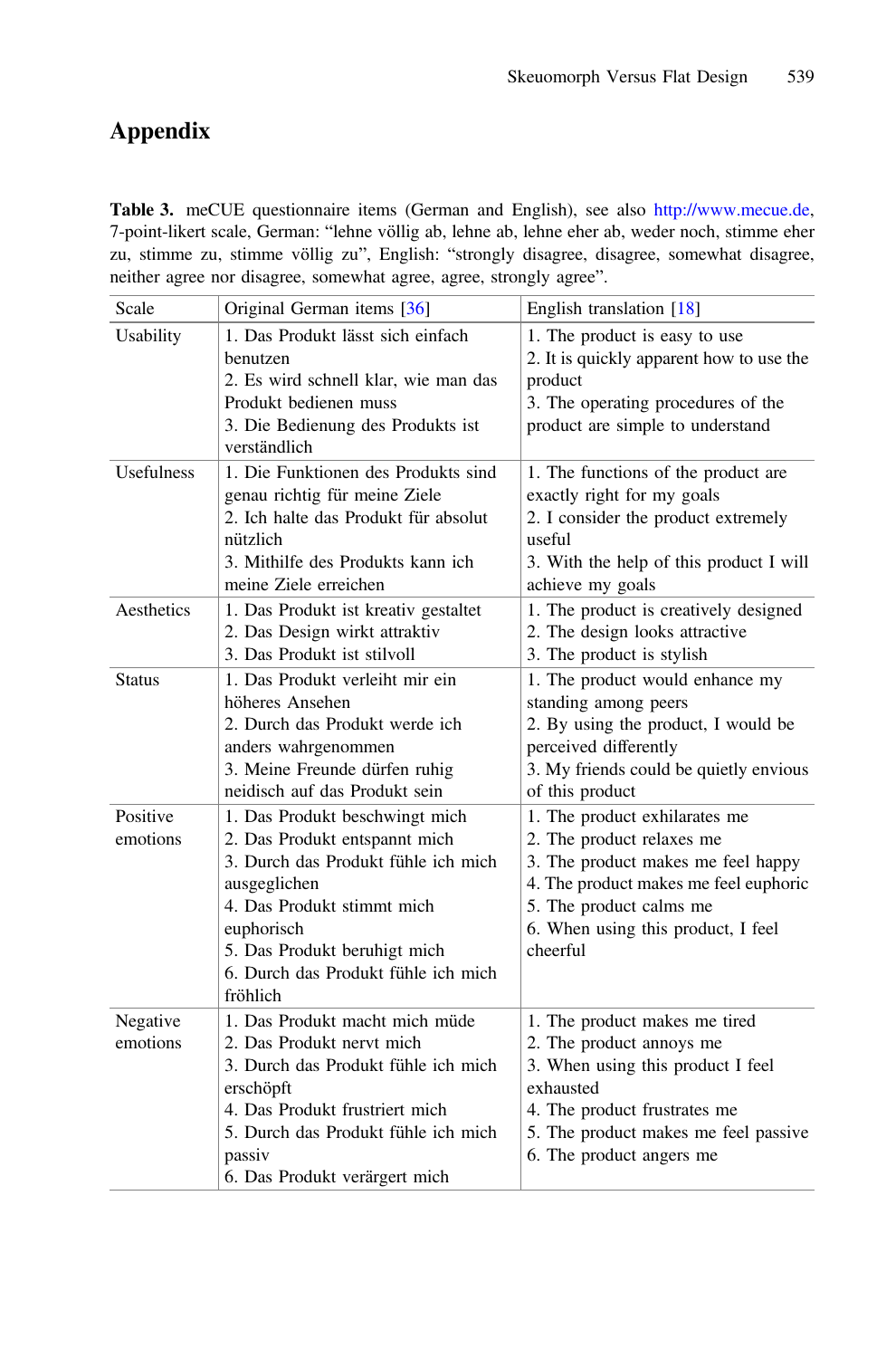## <span id="page-13-0"></span>References

- 1. Gu, B.: East meets west on flat design: convergence and divergence in Chinese and American user interface design. Tech. Commun. 63(3), 231–247 (2016)
- 2. Bollini, L.: Beautiful interfaces. From user experience to user interface design. Des. J. 20 (sup1), S89–S101 (2017)
- 3. Blitz, J.H.: Skeuomorphs, pottery, and technological change: skeuomorphs, pottery, and technological change. Am. Anthropol. 117(4), 665–678 (2015)
- 4. Blackwell, A.F.: The reification of metaphor as a design tool. ACM Trans. Comput.-Hum. Interact. 13(4), 490–530 (2006)
- 5. Wu, L., Lei, T., Li, J., Li, B.: Skeuomorphism and flat design: evaluating users' emotion experience in car navigation interface design. In: Marcus, A. (ed.) DUXU 2015. LNCS, vol. 9186, pp. 567–575. Springer, Cham (2015). [https://doi.org/10.1007/978-3-319-20886-2\\_53](http://dx.doi.org/10.1007/978-3-319-20886-2_53)
- 6. Lakoff, G., Johnson, M.: Metaphors We Live By. University of Chicago Press, Chicago (2003)
- 7. Oswald, D., Kolb, S.: Flat design vs. skeuomorphism–effects on learnability and image attributions in digital product interfaces. In: Proceedings of the 16th International Conference on Engineering and Product Design Education, Twente (2014)
- 8. Hou, K.-C., Ho, C.-H.: A preliminary study on aesthetic of apps icon design. In: 5th International Congress of the International Association of Societies of Design Research (2013)
- 9. Shahid, S., ter Voort, J., Somers, M., Mansour, I.: Skeuomorphic, flat or material design: requirements for designing mobile planning applications for students with autism spectrum disorder. In: Proceedings of the 18th International Conference on Human-Computer Interaction with Mobile Devices and Services Adjunct, New York, NY, pp. 738–745 (2016)
- 10. Zhou, A.: Cybernetics and human-computer interaction: case studies of modern interface design. In: IEEE Conference on Norbert Wiener in the 21st Century, Boston, MA, pp. 1–6 (2014)
- 11. Schneidermeier, T., Hertlein, F., Wolff, C.: Changing paradigm changing experience? In: Marcus, A. (ed.) DUXU 2014. LNCS, vol. 8517, pp. 371–382. Springer, Cham (2014). [https://doi.org/10.1007/978-3-319-07668-3\\_36](http://dx.doi.org/10.1007/978-3-319-07668-3_36)
- 12. Gross, S., Bardzell, J., Bardzell, S.: Skeu the evolution: skeuomorphs, style, and the material of tangible interactions. In: Proceedings of the 8th International Conference on Tangible, Embedded and Embodied Interaction, New York, NY, pp. 53–60 (2014)
- 13. Stickel, C., Pohl, H.-M., Milde, J.-T.: Cutting edge design or a beginner's mistake? a semiotic inspection of iOS7 icon design changes. In: Marcus, A. (ed.) DUXU 2014. LNCS, vol. 8518, pp. 358–369. Springer, Cham (2014). [https://doi.org/10.1007/978-3-319-07626-](http://dx.doi.org/10.1007/978-3-319-07626-3_33) [3\\_33](http://dx.doi.org/10.1007/978-3-319-07626-3_33)
- 14. ISO 9241-210, Ergonomics of human-system interaction, Part 210: Human-centred design for interactive systems. International Organization for Standardization, Geneva (2010)
- 15. Thüring, M., Mahlke, S.: Usability, aesthetics and emotions in human–technology interaction. Int. J. Psychol. 42(4), 253–264 (2007)
- 16. Hassenzahl, M.: The interplay of beauty, goodness, and usability in interactive products. Hum.-Comput. Interact. 19(4), 319–349 (2004)
- 17. Hassenzahl, M., Tractinsky, N.: User experience a research agenda. Behav. Inf. Technol. 25(2), 91–97 (2006)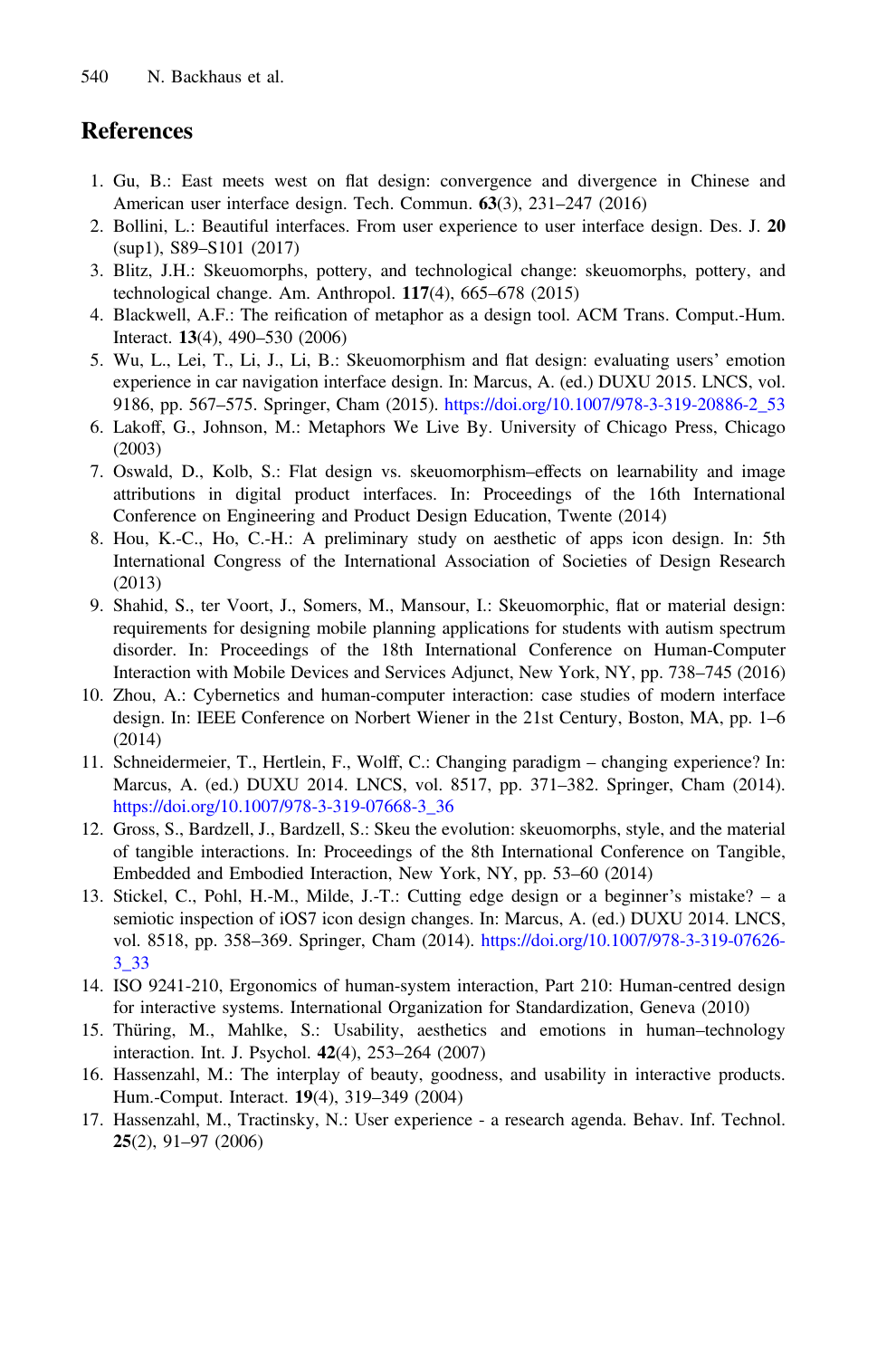- <span id="page-14-0"></span>18. Minge, M., Thüring, M., Wagner, I., Kuhr, C.V.: The meCUE questionnaire: a modular tool for measuring user experience. In: Soares, M., Falcão, C., Ahram, T.Z. (eds.) Advances in Ergonomics Modeling, Usability & Special Populations, vol. 486, pp. 115–128. Springer International Publishing, Cham (2017)
- 19. Minge, M., Thüring, M.: Hedonic and pragmatic halo effects at early stages of User Experience. Int. J. Hum.-Comput. Stud. 109, 13–25 (2018)
- 20. Pandab, P.: Ingredients of Good Design: Affordance, Emotion and Complexity (2013). <https://www.researchgate.net/publication/266899536>
- 21. Pelet, J.-É., Taieb, B.: From skeuomorphism to flat design: when font and layout of m-commerce websites affect behavioral intentions. In: Martínez-López, F.J., Gázquez-Abad, J.C., Ailawadi, K.L., Yagüe-Guillén, M.J. (eds.) Advances in National Brand and Private Label Marketing, pp. 95–103. Springer International Publishing, Cham (2017)
- 22. Jung, H., Wiltse, H., Wiberg, M., Stolterman, E.: Metaphors, materialities, and affordances: Hybrid morphologies in the design of interactive artifacts. Des. Stud. 53, 24–46 (2017)
- 23. Norman, D.A.: Emotional Design: Why We Love (or hate) Everyday Things. Basic Books, New York (2005)
- 24. Pucillo, F., Cascini, G.: A framework for user experience, needs and affordances. Des. Stud. 35(2), 160–179 (2014)
- 25. Li, C.F., Shi, H.T., Huang, J.J., Chen, L.Y.: Two typical symbols in human-machine interactive interface. Appl. Mech. Mater. 635–637, 1659–1665 (2014)
- 26. Zhang, X., Wang, Q., Shi, Y.: Contrastive analysis on emotional cognition of Skeuomorphic and flat icon. In: Zhao, P., Ouyang, Y., Xu, M., Yang, L., Ouyang, Y. (eds.) Advanced Graphic Communications and Media Technologies, pp. 225–232. Springer Singapore, Singapore (2017)
- 27. Page, T.: Skeuomorphism or flat design: future directions in mobile device User Interface (UI) design education. Int. J. Mob. Learn. Organ. 8(2), 130 (2014)
- 28. Xi, T., Wu, X.: The influence of different style of icons on users' visual search in touch screen interface. In: Rebelo, F., Soares, M. (eds.) AHFE 2017. AISC, vol. 588, pp. 222–232. Springer, Cham (2018). [https://doi.org/10.1007/978-3-319-60582-1\\_22](http://dx.doi.org/10.1007/978-3-319-60582-1_22)
- 29. Prensky, M.: Digital natives, digital immigrants part 1. Horizon 9(5), 1–6 (2001)
- 30. Oksman, V.: Young people and seniors in finnish 'Mobile Information Society'. J. Interact. Media Educ. 2006(2), 2 (2006)
- 31. Cho, M., Kwon, S., Na, N., Suk, H.-J., Lee, K.: The elders preference for Skeuomorphism as App icon style. In: Proceedings of the 33rd Annual ACM Conference Extended Abstracts on Human Factors in Computing Systems, New York, NY, pp. 899–904 (2015)
- 32. Blaynee, J., Kreps, D., Kutar, M., Griffiths, M.: Collaborative HCI and UX: longitudinal diary studies as a means of uncovering barriers to digital adoption. In: Proceedings of British HCI 2016 Conference Fusion, Bournemouth, UK (2016)
- 33. Sha, C., Li, R., Chang, K.: Color affects the usability of smart phone icon for the elderly. In: Duffy, Vincent G. (ed.) DHM 2017. LNCS, vol. 10287, pp. 173–182. Springer, Cham (2017). [https://doi.org/10.1007/978-3-319-58466-9\\_17](http://dx.doi.org/10.1007/978-3-319-58466-9_17)
- 34. Robbins, W.H.: Design Practices in Mobile User Interface Design. California Polytechnic State University, San Luis Obispo (2014)
- 35. Cohen, J.: A power primer. Psychol. Bull. 112(1), 155–159 (1992)
- 36. Minge, M., Riedel, L., Thüring, M.: Modulare evaluation von Technik. Entwicklung und Validierung des meCUE Fragebogens zur Messung der user experience. In: Grundlagen und Anwendungen der Mensch-Technik-Interaktion. 10. Berliner Werkstatt Mensch-Maschine-Systeme, Berlin, pp. 28–36 (2013)